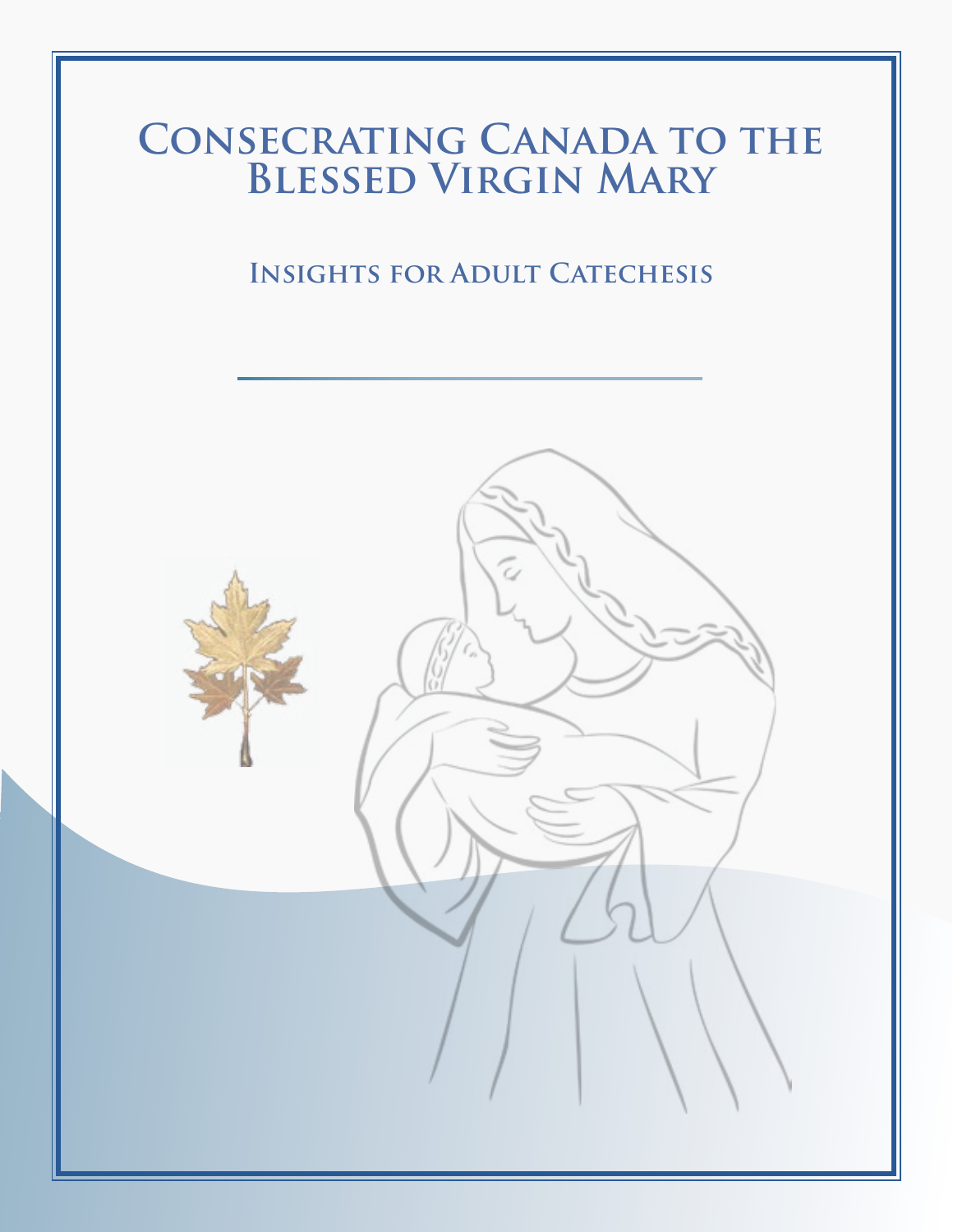# **What is a Marian consecration and why consecrate Canada to Our Lady?**

### **Q 1. In what way are we already consecrated to God?**

Through the gift of Baptism, we are reborn, both spiritually and sacramentally, and become children of God. The other Sacraments of Christian Initiation, Confirmation and the Eucharist, strengthen and nourish our life of faith, leading us into an even deeper relationship with Christ through his grace. Through each of these Sacraments, we experience the joy of living as sons and daughters dedicated to the Lord, sharing in his divine life, joining ourselves to his Passion, Death, and Resurrection, and receiving the free and empowering help that God gives us to respond to his call to become disciples, temples of the Holy Spirit, and members of his Church.<sup>1</sup>

As baptized persons, young and old, we are called to follow Christ through a life of holiness and service, to witness and evangelize, spreading the Kingdom of God in our midst. When we strive to follow Christ, despite our personal and communal weaknesses and failings, we embody more fully our vocation as "*a chosen people, a royal priesthood, a holy nation, God's own people*" (1 Peter 2:9). Informed and motivated thus by our God-given identity, as Christians we look daily to the teachings of Christ and his Church to shape how we think, decide, and act. It is not easy to respond to life's challenges and trials in a manner which is coherent and deeply faithful to Christ. With the unfailing help of the Holy Spirit, however, we can turn to the Father for divine assistance, not only at the crossroads of our life, but at every moment.

The first and foremost way of understanding what consecration means comes from the viewpoint of God himself, for it is he who consecrates us before all else. Through Baptism, God makes us his adoptive children and confers on us his very own holiness of life and love. With God's sanctifying and healing grace, we are made partakers of his Trinitarian life, enabling us to believe in him, to hope in him, and to love him through the theological virtues; we live and act under the promptings and with the gifts of the Holy Spirit; we grow in goodness through the moral virtues.2

A second, complementary way of understanding consecration is from the viewpoint of our human and Christian experience. Living in holiness and truth, we share in God's life and love. To consecrate ourselves to him personally, then, is to make a faith-filled decision in which our response to God's love for us is uniquely our own. A personal act of consecration is a means of further appropriating our Christian calling and continuing to abide in God's grace. It is the renewal of our first consecration at Baptism in the particular form of a personal pledge, made willingly in faith, to live in more profound communion with Our Lord, committing ourselves to him and his Kingdom with greater fervour. It is an entrustment of our entire being to God, including all that we are and do, that we may belong to him more fully and to open ourselves even more to his grace in our lives. Christ Jesus is the best and prime example of what it means to consecrate oneself to God and to his will.

<sup>1</sup> Cf. *Catechism of the Catholic Church*, 1212-1419.

<sup>2</sup> Cf. *Catechism of the Catholic Church*, 1266.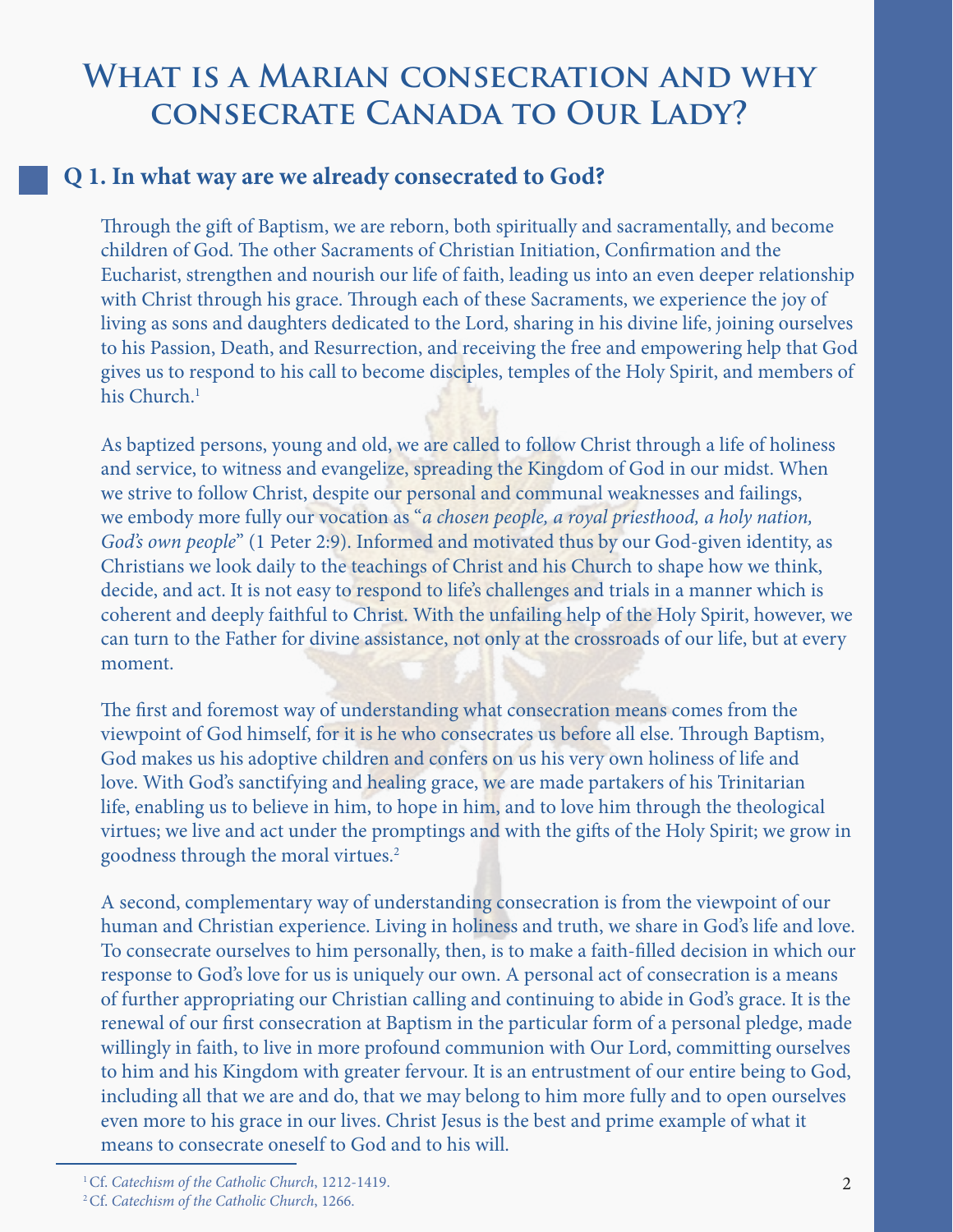#### **Q 2. How is the Virgin Mary a model of holiness?**

Mary, the Mother of Jesus, holds an eminent and irrevocable place of honour in our faith tradition because of the unique and undeniable role she played in salvation history as attested in Sacred Scripture. Mary was graced in a most unique and immaculate way at her conception and lived in that holiness all her life. She is the model for our journey of faith because, more than any other person, she was attentive to the Lord's voice and answered her own vocation with an unconditional "yes" to his Word (Luke 1:38). By God's wisdom, providence, and free initiative, she became the Mother of God-Incarnate, as well as the first and perfect disciple of her only begotten Son, Jesus. Faithfully following Christ with an undivided heart, she persevered as a woman of faith to the foot of the Cross, where the dying Redeemer conferred upon her another vocation, making her the spiritual Mother of all of Christ's disciples. We read in Saint John's Gospel of this admirable, mutual entrusting of the Mother of Jesus and the "beloved disciple," the latter indeed representative of all future disciples of the Lord: "*When Jesus saw his mother, and the disciple whom he loved standing near, he said to his mother, 'Woman, behold, your son!' Then he said to the disciple, 'Behold, your mother!' And from that hour the disciple took her to his own home.*" (John 19:26-27). At Pentecost, where Mary interceded with the Apostles for the gift of the Spirit, the Church was born, Christ's Mystical Body sent out into the world; and Mary was present as pre-eminent member and loving Mother of the Church. In each of these vocations – Mother of Christ, Mother of all disciples, Mother of the Church – Mary's life was and remains the model of the sequela Christi, a Latin expression meaning "to follow in Christ's footsteps."

Today, the Blessed Mother continues to shine forth in the community of believers as the perfect example, icon, and model of what it means to live by faith, to welcome grace, and to cooperate with the Lord in the fulfilment of his plan of salvation. In their joint statement to mark the Marian Year of 1954, the Bishops of Canada likewise underscored the contemporary significance of Mary as a paradigm of Christian living:

Mary is, for all generations, the perfect example of redeemed humanity which has recovered its original integrity; and moreover, for our own generation which seeks to do away with God, she is the model of the creature which abandons itself entirely and unconditionally to the will of its Creator…. Thus, dear Brethren, far from diminishing the majesty of God, true devotion to Mary "exalts the humility of a handmaid" (Luke 1:48), and proposes the ideal of a humanity freely and totally submitted to divine action. That is why our generation which is witnessing the rebellion of man against God turns now to the Blessed Virgin with such an ardent yearning.<sup>3</sup>

Indeed, Mother of the Church and our Mother in the order of grace, Mary continues to intercede on our behalf, presenting our petitions, prayers and needs to her Son, and

<sup>3</sup> Canadian Catholic Conference, *Statement of the Canadian Hierarchy*, 12-14 October 1954.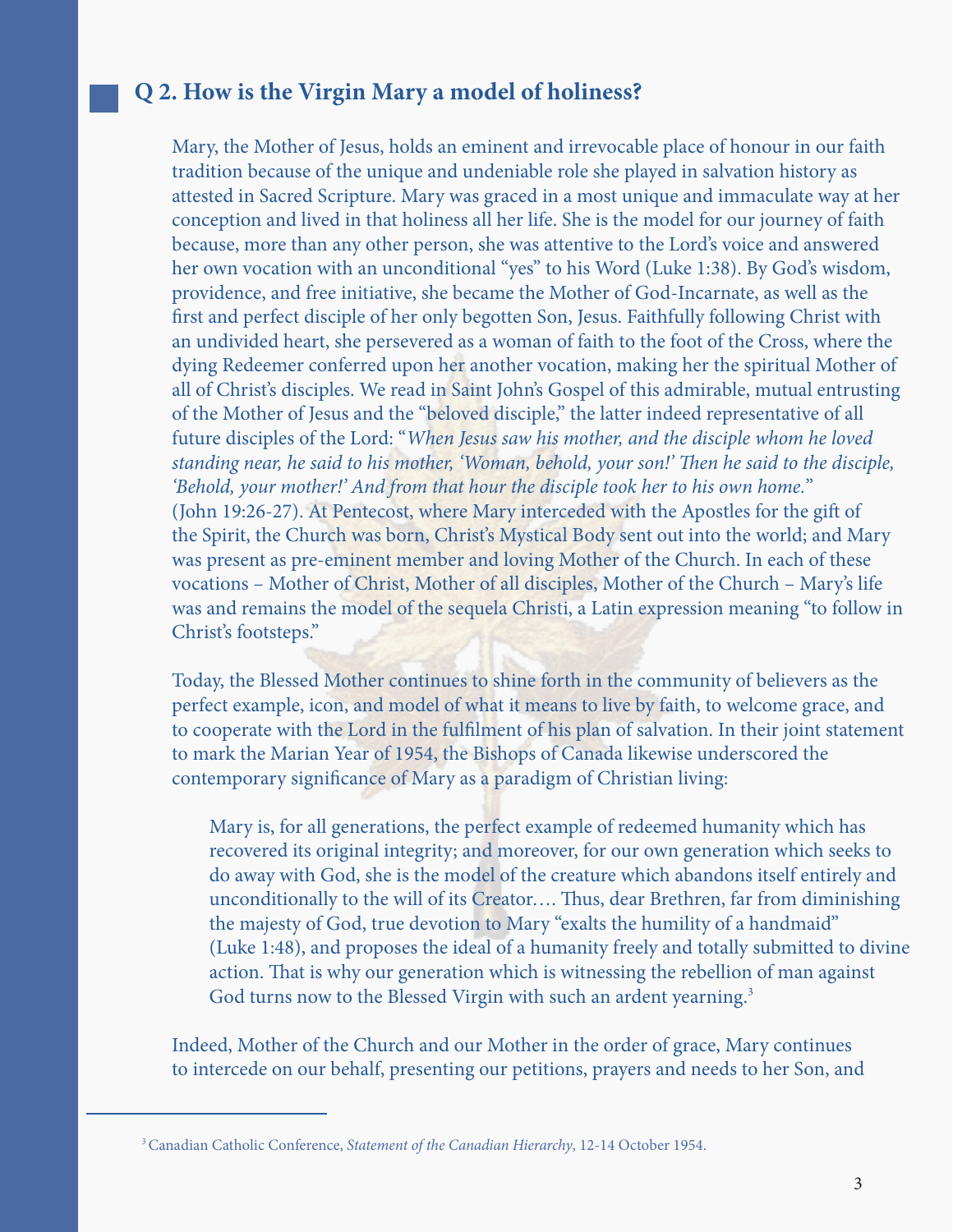encouraging us in our faith journey by her example and maternal mediation.<sup>4</sup> It is fitting, therefore, that we should lovingly turn to her, "*who from the beginning had given herself without reserve to the person and work of her Son, could not but pour out upon the Church, from the very beginning, her maternal self-giving. After her Son's departure, her motherhood remains in the Church as maternal mediation: interceding for all her children, the Mother cooperates in the saving work of her Son, the Redeemer of the world.*"5

#### **Q 3. How can we be consecrated to the Blessed Mother?**

Consecrating ourselves to Mary is truly a privileged and effective way of living our ecclesial and personal faith in Christ. In entrusting ourselves to Mary's maternal care and protection, we benefit from her intercession, joining our feeble efforts to her powerful prayers and her closeness to Jesus. Mary helps us through her companionship and counsel. When we love his blessed Mother, Our Lord looks more favourably upon us, showering us with abundant graces and blessings. With Mary by our side, uniting herself to our prayers, we are more pleasing in God's sight. Thanks to his Mother, to whom he gave a share in the work of redemption and ongoing sanctification which he continues to accomplish in our lives, our communion with Christ deepens and our life of grace increases. The Mother of Jesus always leads us to her Son; and the more we are trustingly and lovingly devoted to her, the more we are conformed to and united with the Son in the Spirit. Since God willed that the Saviour should come to us through the loving consent and active faith of the Mother, so we return to him with the aid and accompaniment of the same Mother.

### **Q 4. How might the consecration of Canada to the Blessed Virgin Mary benefit our country?**

There are a significant number of dioceses and eparchies, parishes, schools, towns and cities, streets, buildings, groups and movements, and varied institutions in Canada that bear the name of the Blessed Virgin Mary. The humble maiden of Nazareth is undeniably part and parcel of our Christian heritage and religious history.<sup>6</sup>

<sup>4</sup> Canadian Conference of Catholic Bishops, National Liturgy Office, "Mary, Mother of our Lord," 2006: "The Church invites us to base our devotion to Mary on the Scriptures that speak of her and of her relationship to Jesus. Our prayer – with Mary and to Mary – leads us to a deeper sharing in the liturgy, the worship Jesus gives to the Father, the worship we give to God in his name. Our devotion to Mary leads us to love God as she did: as the mother of Jesus, as the first to believe in him, his first disciple. She is inseparably linked to the saving activity of Jesus, her Son."

<sup>5</sup> Saint John Paul II, Encyclical Letter *Redemptoris Mater*, 40.

 $6$  In the 20<sup>th</sup> century, many countries were consecrated to Our Lady, including Canada in 1947. Often, these acts of Marian consecration were inspired by the messages from apparitions at Fatima. Conspicuous among the many Marian consecrations that took place, are that of Pope Pius XII on 31 October 1942; Pope Saint John Paul II on 13 May 1982, 16 October 1983 (Synod of Bishops), 25 March 1984 to the Immaculate Heart of Mary, which he made in union with all the Bishops of the world, and 8 October 2000 (during the Jubilee of Bishops), following the Eucharist, in unison with Bishops, an "Act of Entrustment" to the Blessed Virgin Mary. On 12 May 2010, Pope Benedict XVI consecrated all priests and, on 13 October 2013, Pope Francis consecrated the world to the Immaculate Heart of Mary.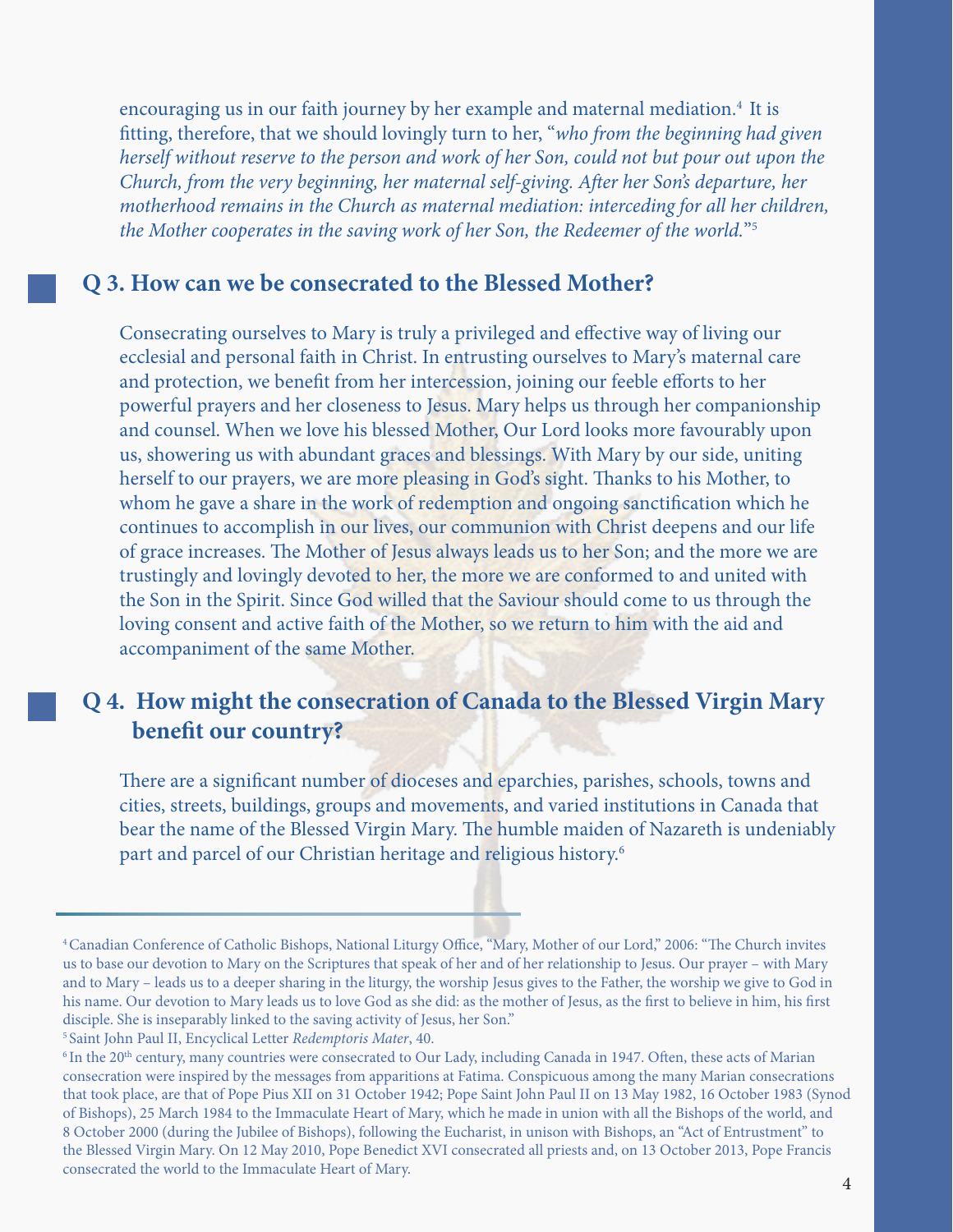During his pontificate, Pope Saint John Paul II underscored the rightful and loving place of honour that Mary occupies at the heart of the Church.7 On 25 March 1987, he published the Encyclical Letter *Redemptoris Mater* to remind Christians of the beauty and importance of looking to Mary with love and welcoming her into our lives as mother, guide, confidante, and companion on the journey of faith. He spoke of the abundant fruits that are born from bearing an authentic devotion to her. He likewise emphasized her special role of interceding with her Son and before the Father on behalf of the Church and of all humanity. The third part of his Encyclical presents a splendid summary of Mary's *maternal mediation*, following the profound insights and authoritative teaching on the subject found in Chapter 8 of the Second Vatican Council's Dogmatic Constitution on the Church, *Lumen Gentium*.<sup>8</sup> At the dawn of the third millennium, accompanied by many Bishops, Pope Saint John Paul II consecrated the Bishops, the Church, and the world to the Blessed ever Virgin Mary, asking her to watch over the new era that was to begin: "*Here we stand before you to entrust to your maternal care ourselves, the Church, the entire world. Plead for us with your beloved Son that he may give us in abundance the Holy Spirit, the Spirit of truth which is the fountain of life*."9

As we journey on the path of daily conversion and sanctification, marked by faith, hope, love and the work of grace, it becomes necessary at certain times to express and reaffirm our deep desire for a better, fuller, more authentic life, truly free from distress and the effects of sin. We do this annually at the celebration of the Easter Vigil when we renew our Baptismal promises, thus renewing our consecration to God, which was first sealed by the Lord when we were baptized.

The human need to renew and rekindle one's love and commitment is similarly reflected in the experience of loving couples who renew their marriage vows on the anniversary of their first sacred commitment to each other. As the Order of Christian Matrimony suggests, they may ask for a renewal of God's blessings on themselves and their family. Similarly, as a way of progressing in our walk of faith, we entrust and dedicate ourselves to Our Lady so that the grace of Baptism may continue to bear fruit and we may be more open to the promptings of the Holy Spirit in our lives who bestows every good gift and blessing upon us.

In consecrating our country to God, or even ourselves and our families, we are but imitating how Christ chose to be united to us and our humanity. Consecration to Mary allows for an even greater partaking in the gifts of the Spirit and solicits a more profound personal commitment to Christ. In order that we might grow in holiness and be active partners in building the Kingdom, it is fitting, therefore, that we should turn to Mary to intercede with God. In imploring Our Lady's help, that our country may be protected and that our people

9 Saint John Paul II, *Act of Entrustment to Mary* on the occasion of the Jubilee of Bishops in Rome, 8 October 2000.

<sup>7</sup> Many Popes prior to Saint John Paul II emphasized the dignity of the Virgin Mary on numerous occasions, and some of them also carried out consecratory actions in relation to her. The Orthodox Churches likewise have always honoured Mary with great devotion under the title *Theotokos*, Mother of God. Moreover, there has recently been renewed interest in Mary's role in salvation history, in the communion of Saints and in Marian devotion among Anglicans, Lutherans and other Reformed Churches. For example, see Pontifical Council for Promoting Christian Unity, Anglican-Roman Catholic International Commission, "The Seattle Statement. Mary: *Grace and Hope in Christ*", 2 February 2004, http://www.vatican.va/roman\_curia/ pontifical\_councils/chrstuni/angl-comm-docs/rc\_pc\_chrstuni\_doc\_20050516\_mary-grace-hope-christ\_en.html. 8 Saint John Paul II, Encyclical Letter *Redemptoris Mater*, 38-50. See also the Dogmatic Constitution on the Church, *Lumen Gentium*, Chapter 8, 52-69.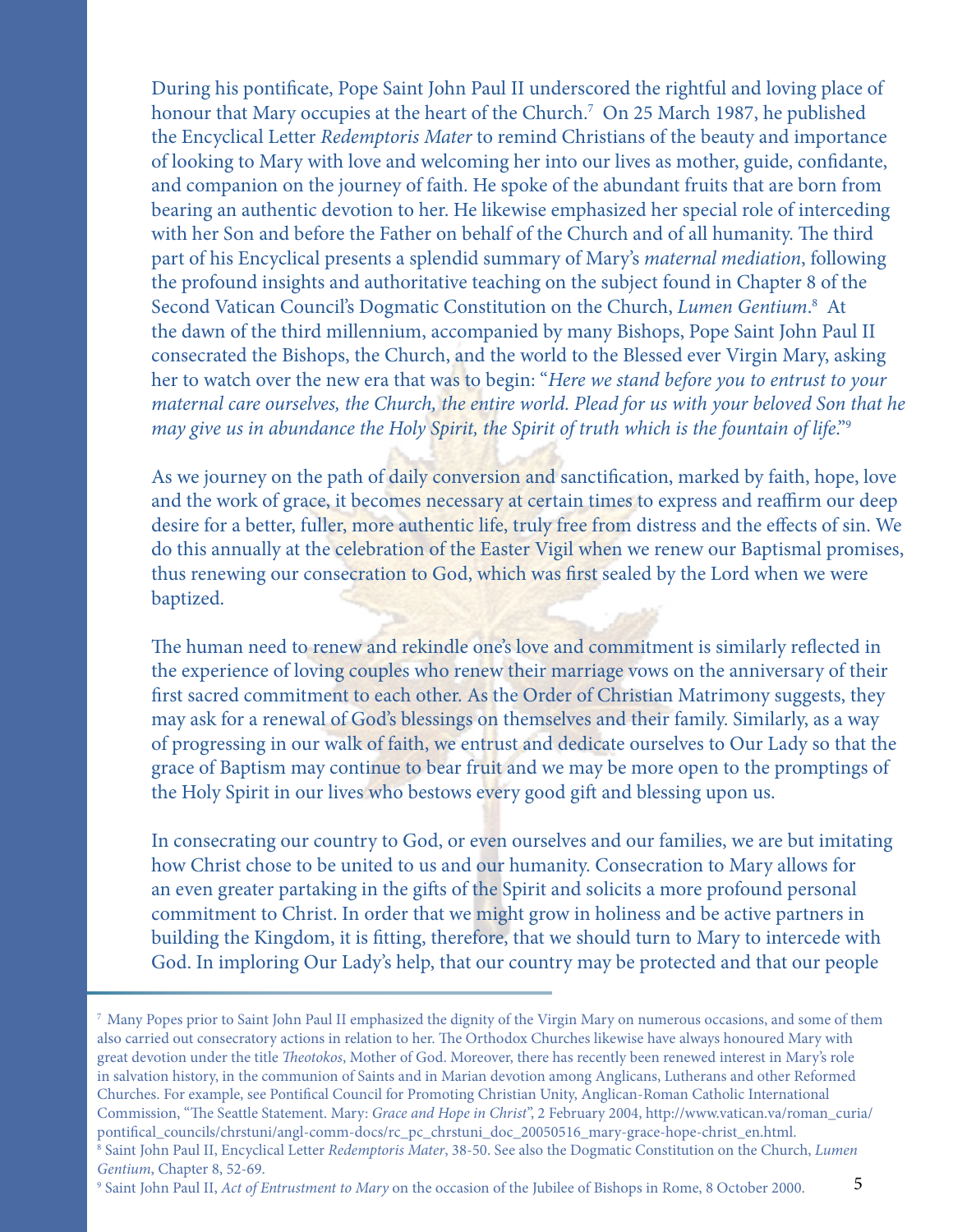may be more greatly disposed to the Good News of salvation, we welcome with joy and enthusiasm the joys of discipleship in the work of the New Evangelization. At a time when our country discerns great social changes, addresses urgent needs, is confronted with lifealtering challenges, and strives to build a just society, consecrating it to Our Lady will allow for new dynamism to be born in the hearts of believers and will call down more abundant graces for all.<sup>10</sup>

## **Q 5. In summary, what can we say about the meaning of consecrating Canada to the Blessed Virgin Mary?**

Having been baptized and answering the call of our faith, before the Father of all mercies in the name of Christ and in the Holy Spirit, we place ourselves, our loved ones, and our country under the protective mantle of Our Lady, the Blessed Virgin Mary, the Mother of Jesus our Saviour, the Mother of God, the Mother of the Church, and our spiritual Mother. As a pledge in faith, we entrust ourselves to the very woman who, through her free and pure consent at the Annunciation, singularly collaborated in the plan that God should become Incarnate and present in our world as one like us in all things but sin.<sup>11</sup> The consecration of Canada to Our Lady will enrich our faith, allow a more abundant outpouring of God's spiritual and temporal gifts on us, and enable us even more to fulfill our calling and mission. Ultimately, consecration to Mary, which springs from a more fervent, more committed, and more sustained life of prayer and devotion in which the Blessed Mother plays a unique and loving role, points and leads to a renewed spirit and understanding of family, Church, and the need for societal engagement.<sup>12</sup>

*Contemplated in the episodes of the Gospels and in the reality which she already possesses in the City of God, the Blessed Virgin Mary offers a calm vision and a reassuring word to modern man, torn as he often is between anguish and hope, defeated by the sense of his own limitations and assailed by limitless aspirations, troubled in his mind and divided in his heart, uncertain before the riddle of death, oppressed by loneliness while yearning for fellowship, a prey to boredom and disgust. She shows forth the victory of hope over anguish, of fellowship over solitude, of peace over anxiety, of joy and beauty over boredom and disgust, of eternal visions over earthly ones, of life over death.*<sup>13</sup>

10 Dogmatic Constitution on the Church, *Lumen Gentium*, 62: "Taken up to heaven she did not lay aside this salvific duty, but by her constant intercession continued to bring us the gifts of eternal salvation. By her maternal charity, she cares for the brethren of her Son, who still journey on earth surrounded by dangers and difficulties, until they are led into the happiness of their true home. Therefore the Blessed Virgin is invoked by the Church under the titles of Advocate, Auxiliatrix, Adjutrix, and Mediatrix. This, however, is to be so understood that it neither takes away from nor adds anything to the dignity and efficaciousness of Christ the one Mediator."

#### <sup>11</sup> Cf. Hb 4:15.

12 Congregation for Divine Worship and the Disciple of the Sacraments, *Directory on Popular Piety and the Liturgy: Principles and Guidelines*, "Consecration and Entrustment to Mary," 204: "The history of Marian devotion contains many examples of personal or collective acts of 'consecration or entrustment to the Blessed Virgin Mary' (*oblatio, servitus, commendatio, dedicatio*). They are reflected in the prayer manuals and statutes of many associations where the formulas and prayers of consecration, or its remembrance, are used. The Roman Pontiffs have frequently expressed appreciation for the pious practice of 'consecration to the Blessed Virgin Mary' and the formulas publicly used by them are well known. Louis Grignon [de] Montfort is one of the great masters of the spirituality underlying the act of 'consecration to Mary'. He 'proposed to the faithful consecration to Jesus through Mary, as an effective way of living out their baptismal commitment.' Seen in the light of Christ's words (cf. John 19, 25-27), the act of consecration is a conscious recognition of the singular role of Mary in the Mystery of Christ and of the Church, of the universal and exemplary importance of her witness to the Gospel, of trust in her intercession, and of the efficacy of her patronage, of the many maternal functions she has, since she is a true mother in the order of grace to each and every one of her children.". 13 Blessed Paul VI, Apostolic Exhortation *Marialis Cultus*, 57.